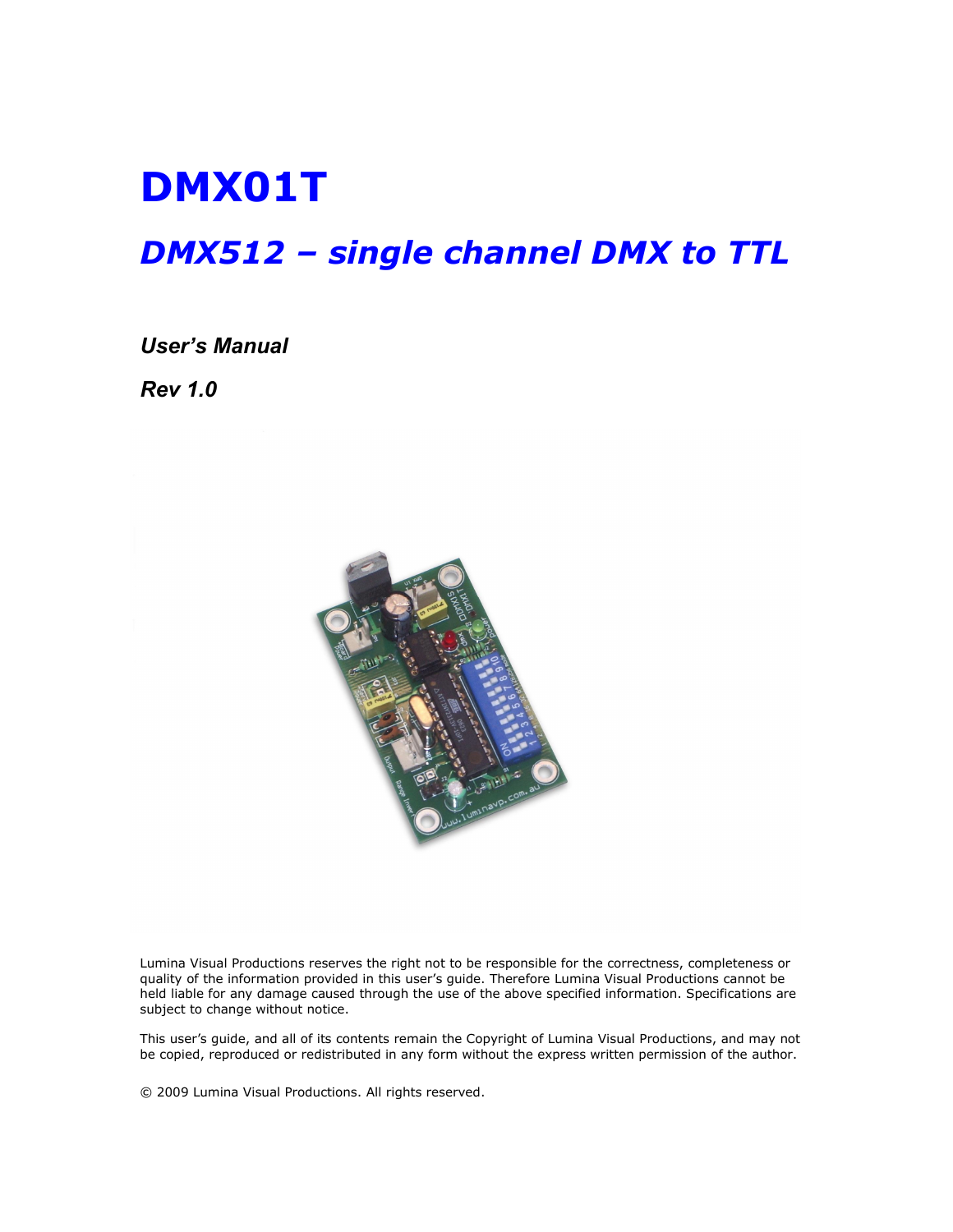#### APPLICATION

The DMX01T provides a compact and simple means for the conversion of a DMX512 stream to a single TTL output. The DMX01T provides for two modes of operation:

- 1. Fail-safe mode: If loss of DMX512 is detected, all outputs will fail to their 'off state', until DMX512 is restored.
- 2. Fail-hold mode: If loss of DMX512 is detected, all outputs will hold their previous state.

If being used as part of a laser show setup, it may be desirable to use the DMX01T in Fail-safe mode. The detection window for loss of DMX512 is approximately 150ms. This was set at 150ms to allow for a wider variety of DMX512 controllers to be used. If your application requires a shorter detection window, we can re-flash the microprocessor to provide for this.

The DMX01T ships to recognize a start code of '0' as being valid. If you wish to use this device with a start code of something other than '0', please advise us as we can also re-flash the microprocessor to provide for this.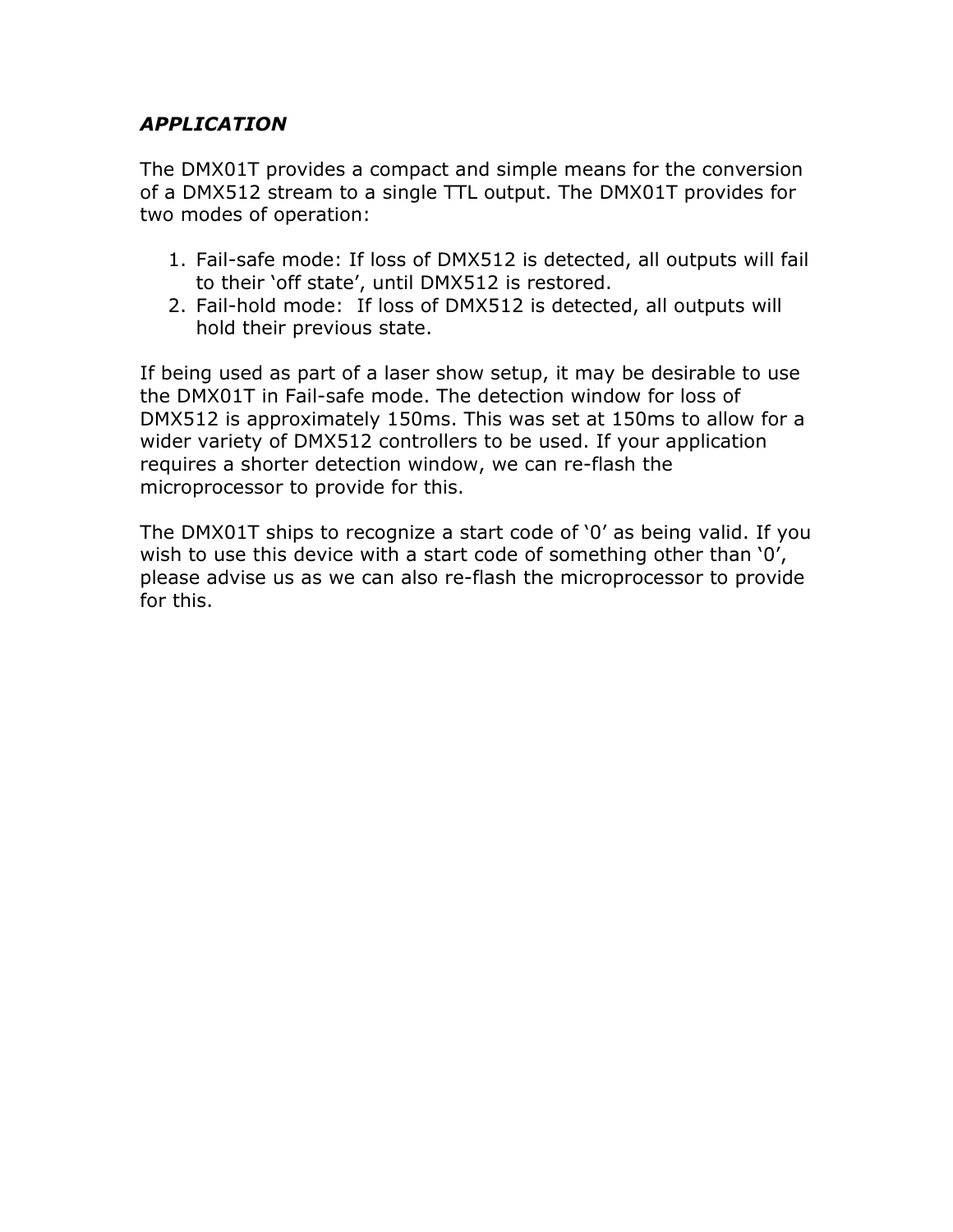### **CONNECTIONS**

The DMX01T has 3 headers for interfacing to your equipment. These are as follows:



# DMX512 input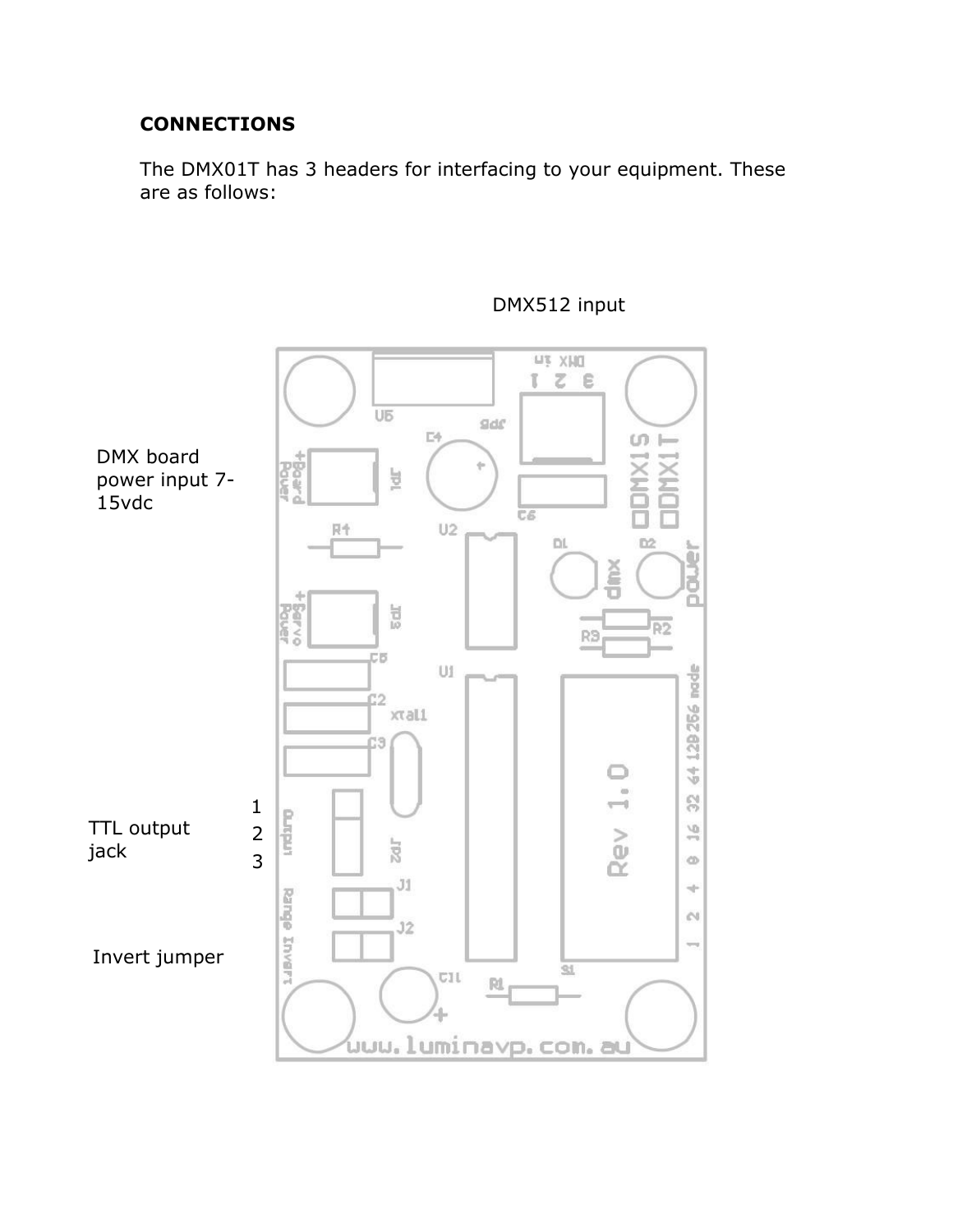#### Power Input:

The DMX01T power input is via a 2 pin socket. Power requirements are 7-15VDC at 100ma.

Pin 1: Ground **Pin 2:** +ve (marked with a  $(+)$  on the board)

#### DMX512 In

The DMX01T receives DMX512 via this header. It is wired as follows:

Pin 1: Ground Pin 2: Cold (Signal -ve) **Pin 3:** Hot (Signal  $+ve$ )

This connector shares the same pin out as the DMX512 jack for easy reference.

### TTL output:

The DMX01T has one TTL output via the pin out described below. The output is capable of sinking 20ma and sourcing 5ma. If more current is required, a buffer transistor should be used, or the DMX01R could be used.

Pin 1: Ground Pin 2: NC Pin 3: TTL output